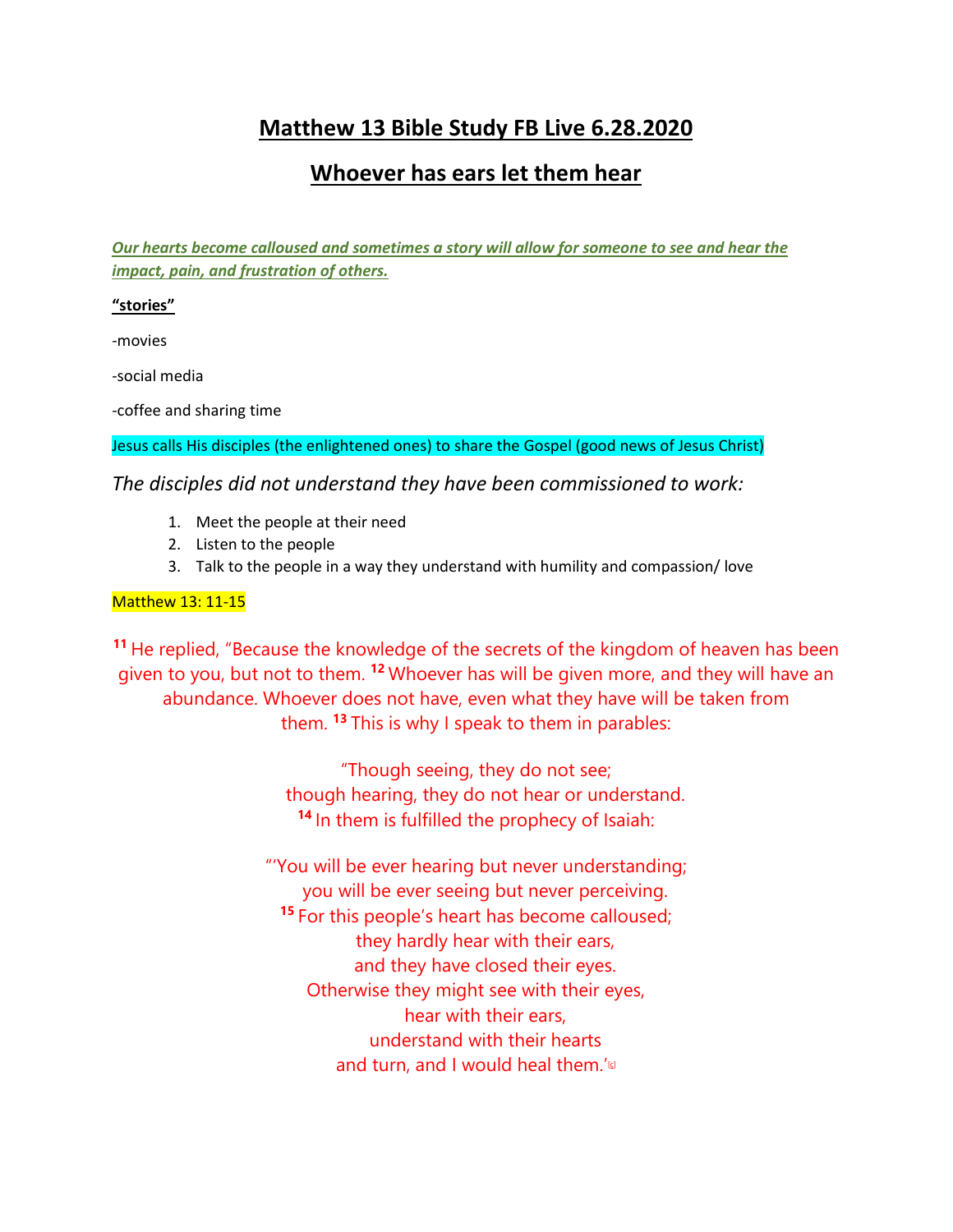Jesus' explanation to the disciples about the parable of the seeds:

**<sup>16</sup>** But blessed are your eyes because they see, and your ears because they hear. **<sup>17</sup>** For truly I tell you, many prophets and righteous people longed to see what you see but did not see it, and to hear what you hear but did not hear it.

**<sup>18</sup>** "Listen then to what the parable of the sower means: **<sup>19</sup>** When anyone hears the message about the kingdom and does not understand it, the evil one comes and snatches away what was sown in their heart. This is the seed sown along the path. **<sup>20</sup>** The seed falling on rocky ground refers to someone who hears the word and at once receives it with joy. **<sup>21</sup>** But since they have no root, they last only a short time. When trouble or persecution comes because of the word, they quickly fall away. **<sup>22</sup>** The seed falling among the thorns refers to someone who hears the word, but the worries of this life and the deceitfulness of wealth choke the word, making it unfruitful. **<sup>23</sup>** But the seed falling on good soil refers to someone who hears the word and understands it. This is the one who produces a crop, yielding a hundred, sixty or thirty times what was sown."

## **Our responsibility as Christians**

- 1. Repent daily and work out your salvation in fear and trembling
	- a. Philippians 2:11-13

"and every tongue confess that Jesus Christ is Lord, to the glory of God the Father. Therefore, my beloved, just as you have always obeyed, not only in my presence, but now even more in my absence, continue to work out your salvation with fear and trembling. For it is God who works in you to will and to act on behalf of His good purpose.…

- 2. Meet the need of others
	- a. Proverbs 19:17

Whoever is kind to the poor lends to the LORD, and he will reward them for what they have done

- 3. Love one another
	- a. Ephesians 4:2; 1 Peter 4:8

Ephesians 4:2: "Be completely humble and gentle; be patient, bearing with **one another** in **love**."

1 Peter 4:8: "Above all, **love** each other deeply, because **love** covers over a multitude of sins."

- 4. Share the Gospel
	- a. Matthew 24:14